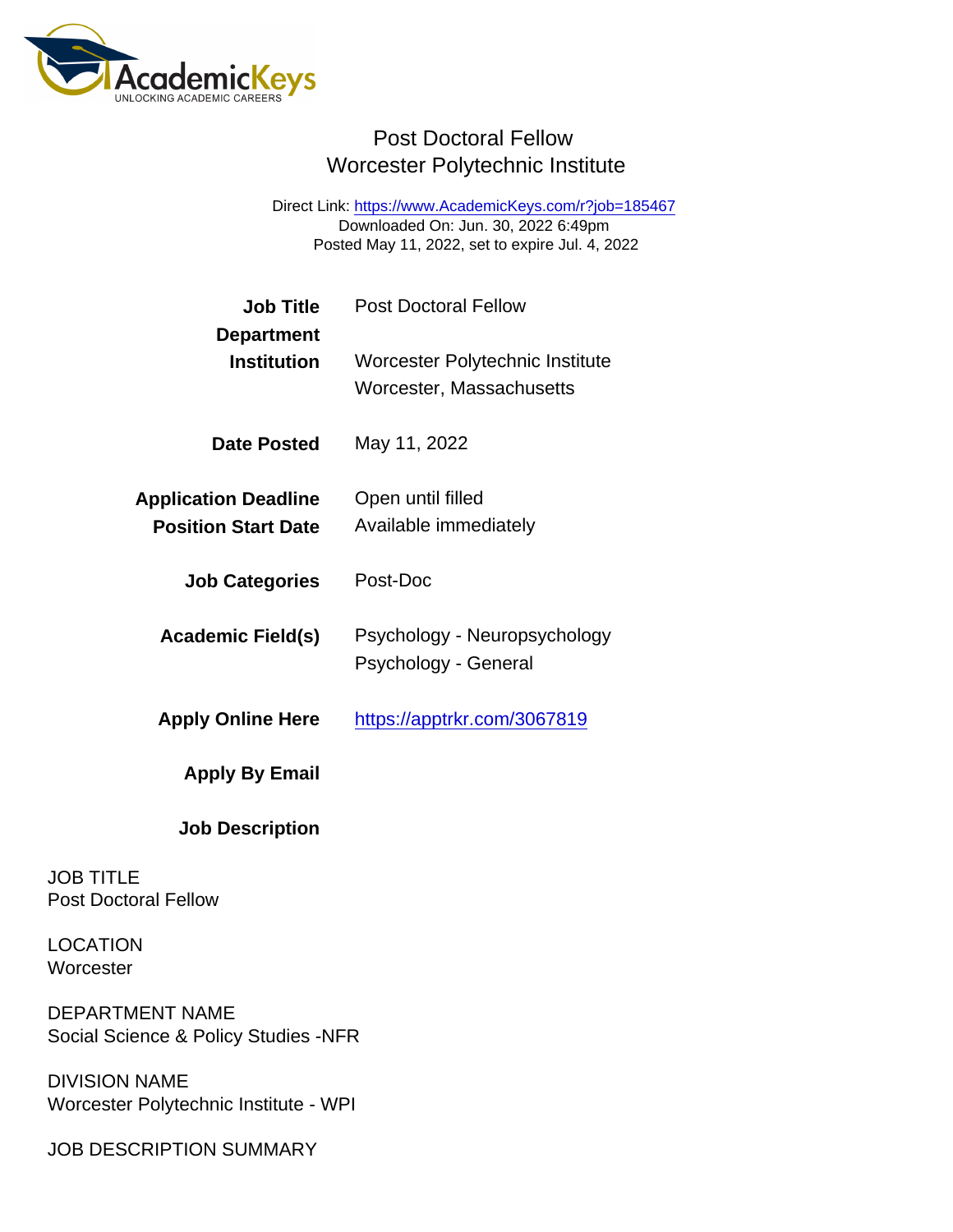Direct Link: <https://www.AcademicKeys.com/r?job=185467> Downloaded On: Jun. 30, 2022 6:49pm Posted May 11, 2022, set to expire Jul. 4, 2022

The Social Neuroscience of Affective Processes (SNAP) Lab at Worcester Polytechnic Institute (PI: Richard Lopez, PhD) invites applicants for a postdoctoral fellowship position to begin in late Summer / early Fall 2022 (exact start date negotiable). Initial commitment is for 2 years, with a possible extension pending additional funding. Compensation is competitive and includes full benefits, and applications received by August 1, 2022 will receive equal consideration.

In the SNAP Lab, we utilize tools in modern neuroscience (e.g., functional magnetic resonance imaging; fMRI) and advanced longitudinal modeling of human behavior to better understand how human beings align their thoughts, emotions, and behaviors with whatever goals they may be pursuingwith an eye toward improving health and wellbeing in various populations of interest. Current and forthcoming research projects in the lab tackle questions such as: how can we identify problematic aspects of social media use in young adults and break links between problematic use and poor mental health? How does real world exposure to appetitive cues (e.g., living near fast food restaurants, convenience stores, and bodegas) impact neural food cue reactivity and subsequent regulation of eating behaviors? And: which kinds of interventions can be developed to alter a person's sense of selfworth so it is less affected by the praise and esteem of others (especially in online/virtual contexts), and which brain regions and networks help support these changes?

#### JOB DESCRIPTION

The postdoc will have the opportunity to contribute to these projects, as well as develop their own independent lines of research. They will also be a member of the first cohort of SNAP Lab personnel, so they are not only expected to make significant scientific contributions, but also have a leadership role in helping shape the culture and values of the lab through mentorship of other trainees. Because WPI is passionate about fostering a diverse and inclusive campus community for all, we are looking for candidates who will support this commitment by being thoughtful, communicative, and collaborative team players.

Successful applicants must have earned a PhD in psychology or neuroscience by the start of their employment. Demonstrated aptitude and productivity in the fields of social, cognitive, or affective neuroscience (or related field) are expected. Significant experience with running human participants and employing multiple fMRI methodologies (univariate/GLM and multivariate analyses) is highly desirable, as well as programming proficiency in neuroimaging software (e.g., SPM, FSL, AFNI, etc.) as well as advanced modeling and plotting using statistical software (e.g., R, jamovi, etc.).

WPI is home to the newly established Practice Point healthcare development and testing hub which houses our state-of-the-art Neurotech suite. This collaborative space contains various imaging equipment including for fMRI, EEG, eye tracking, fNIRS, and VR. The suite facilitates effective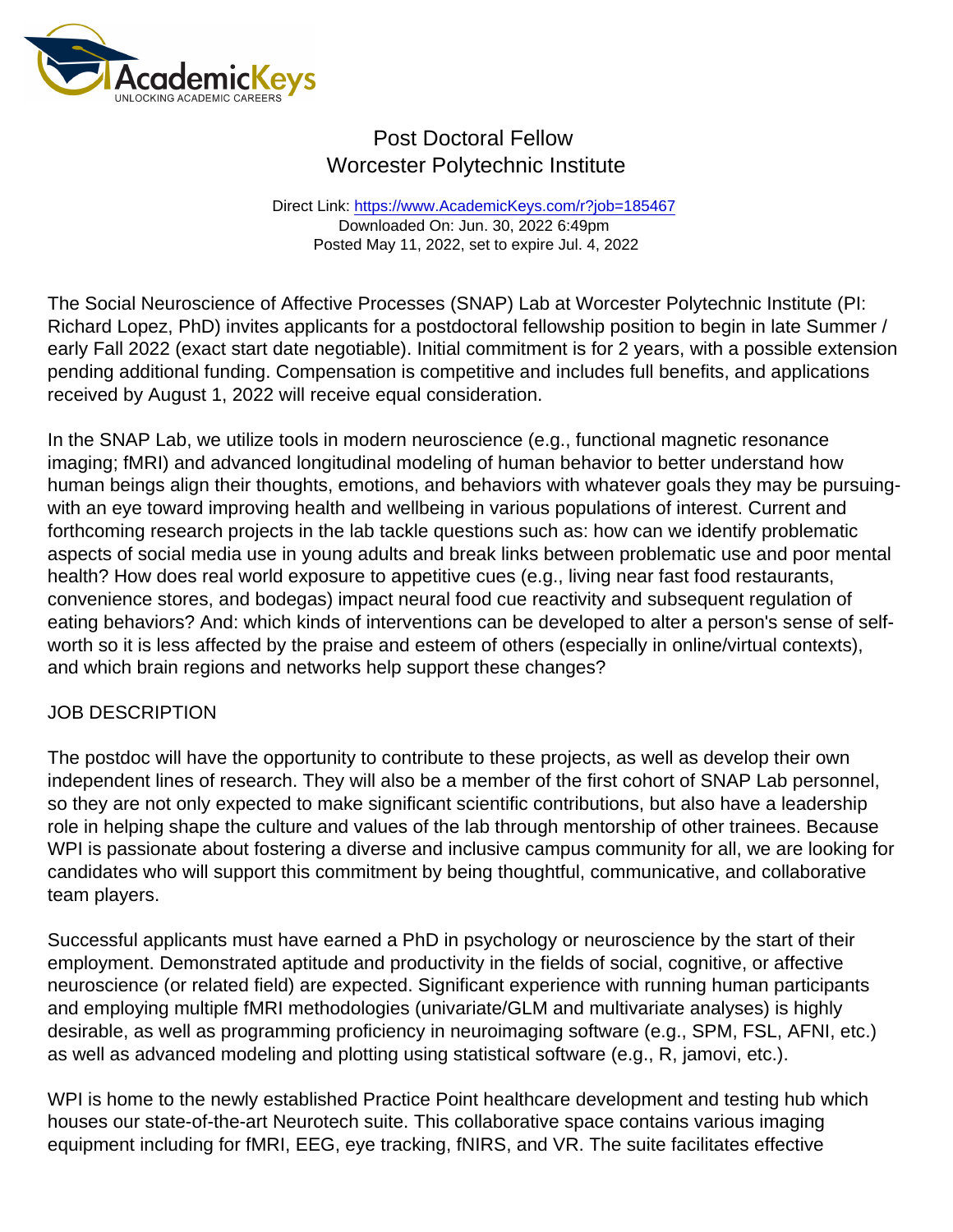Direct Link: <https://www.AcademicKeys.com/r?job=185467> Downloaded On: Jun. 30, 2022 6:49pm Posted May 11, 2022, set to expire Jul. 4, 2022

collaboration to accelerate experimental design and data collection, analysis, and interpretation, enhancing our understanding of neural mechanisms, biomarkers, pathologies, and interventions.

Founded in 1865, WPI is one of the nation's first technological universities. A highly selective private university located within an hour of Boston, WPI is consistently ranked among the top 70 research institutions by US News & World Report. The university is home to an innovative and intensive projectbased curriculum that empowers students with the knowledge and skills to address real-world problems around the globe. WPI is committed to fostering a diverse and inclusive campus community for faculty, staff, and students, where all community members feel a connected sense of belonging.

Interested applicants should submit the following materials: a cover letter detailing previous training and accomplishments as well as current research interests and goals, current CV, and contact information for three references. Inquiries can be submitted to Professor Richard Lopez, incoming Assistant Professor in Neuroscience, Department of Social Science & Policy Studies email: wpi.snap.lab@gmail.com

WPI requires employees to be fully-vaccinated for COVID-19. For additional information on WPI's response to COVID-19, refer to https://www.wpi.edu/we-are-wpi

FLSA STATUS United States of America (Exempt)

WPI is an Equal Opportunity Employer. All qualified candidates will receive consideration for employment without regard to race, color, age, religion, sex, sexual orientation, gender identity, national origin, veteran status, or disability. We are seeking individuals with diverse backgrounds and experiences who will contribute to a culture of creativity and collaboration, inclusion, problem solving and change making.

To apply, visit: [url=https://apptrkr.com/3067819]https://wpi.wd5.myworkdayjobs.com/en-US/WPI\_External\_Career\_Site/job/Worcester/Post-Doctoral-Fellow\_R0001903

#### About WPI

WPI is a vibrant, active, and diverse community of extraordinary students, world-renowned faculty, and state of the art research facilities. At WPI, we have competitive and comprehensive benefits, including health insurance, long-term care, retirement, tuition assistance, flexible spending accounts, work-life balance and much more.